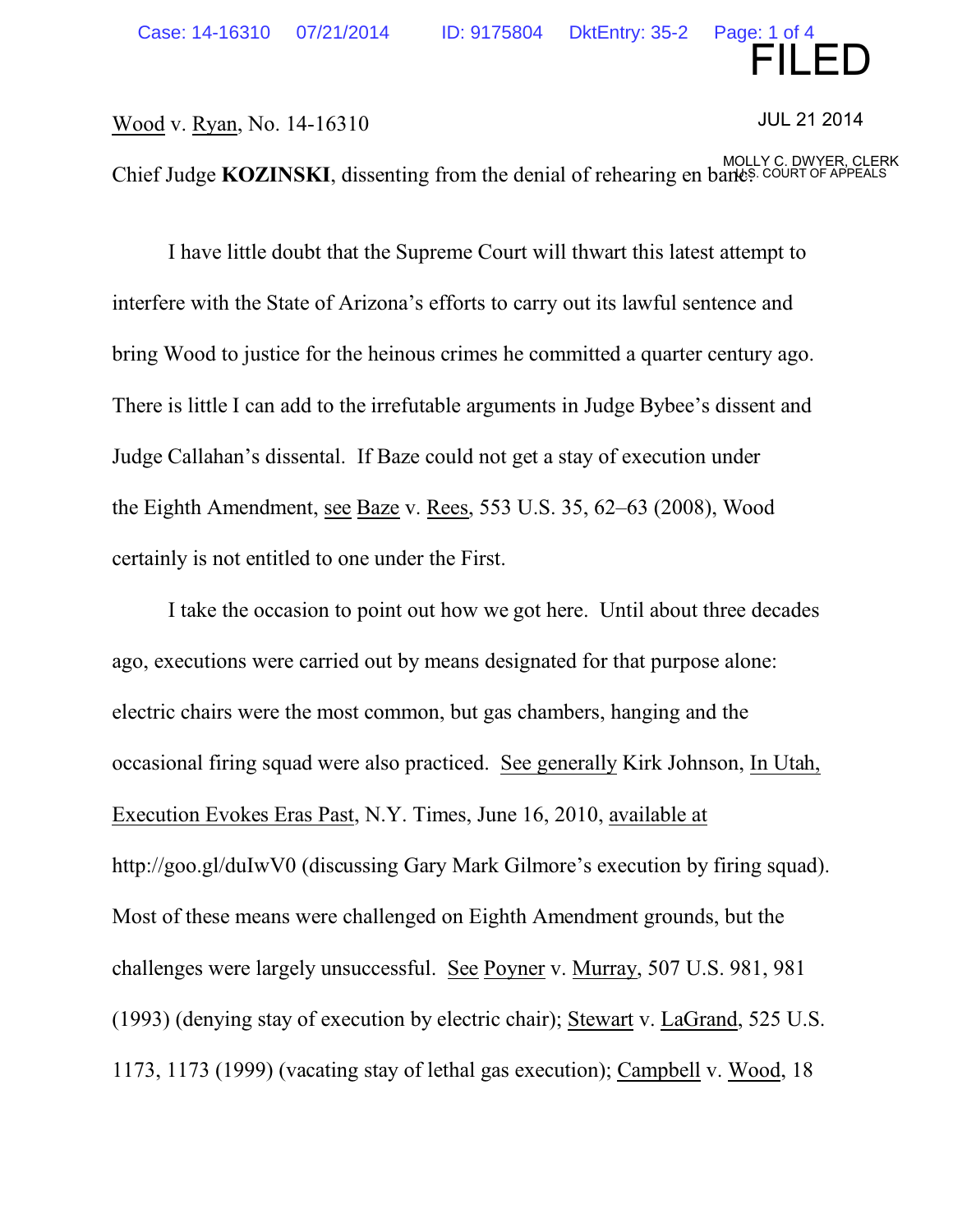page 2

F.3d 662, 687 (9th Cir. 1994) (hanging); Wilkerson v. Utah, 99 U.S. 130, 131–36 (1879) (firing squad). Nevertheless, starting in the late 1970s, states began moving away from these traditional methods of execution and towards using drugs as execution tools. Perhaps this was done in the belief that it would forestall a constitutional challenge to the method of execution; perhaps it was thought to be more humane; and perhaps it was thought to be less brutal. Whatever the reason, the federal government and all states that retain capital punishment now authorize the use of drugs for that purpose, and generally it is the default method of execution.

Whatever the hopes and reasons for the switch to drugs, they proved to be misguided. Subverting medicines meant to heal the human body to the opposite purpose was an enterprise doomed to failure. Today's case is only the latest in an unending effort to undermine and discredit this method of carrying out lawful executions. Another symptom of the problem is the decade-long inability (or perhaps unwillingness) of California state officials to come up with an execution protocol, effectively putting the state's death chamber out of commission. See Jones v. Chappell, No. CV 09-02158-CJC, slip op. at 5 n.7 (C.D. Cal. July 16, 2014). Old age, not execution, is the most serious risk factor for inmates at the San Quentin death row. Then, again, you get odd cases like that of Russell Bucklew,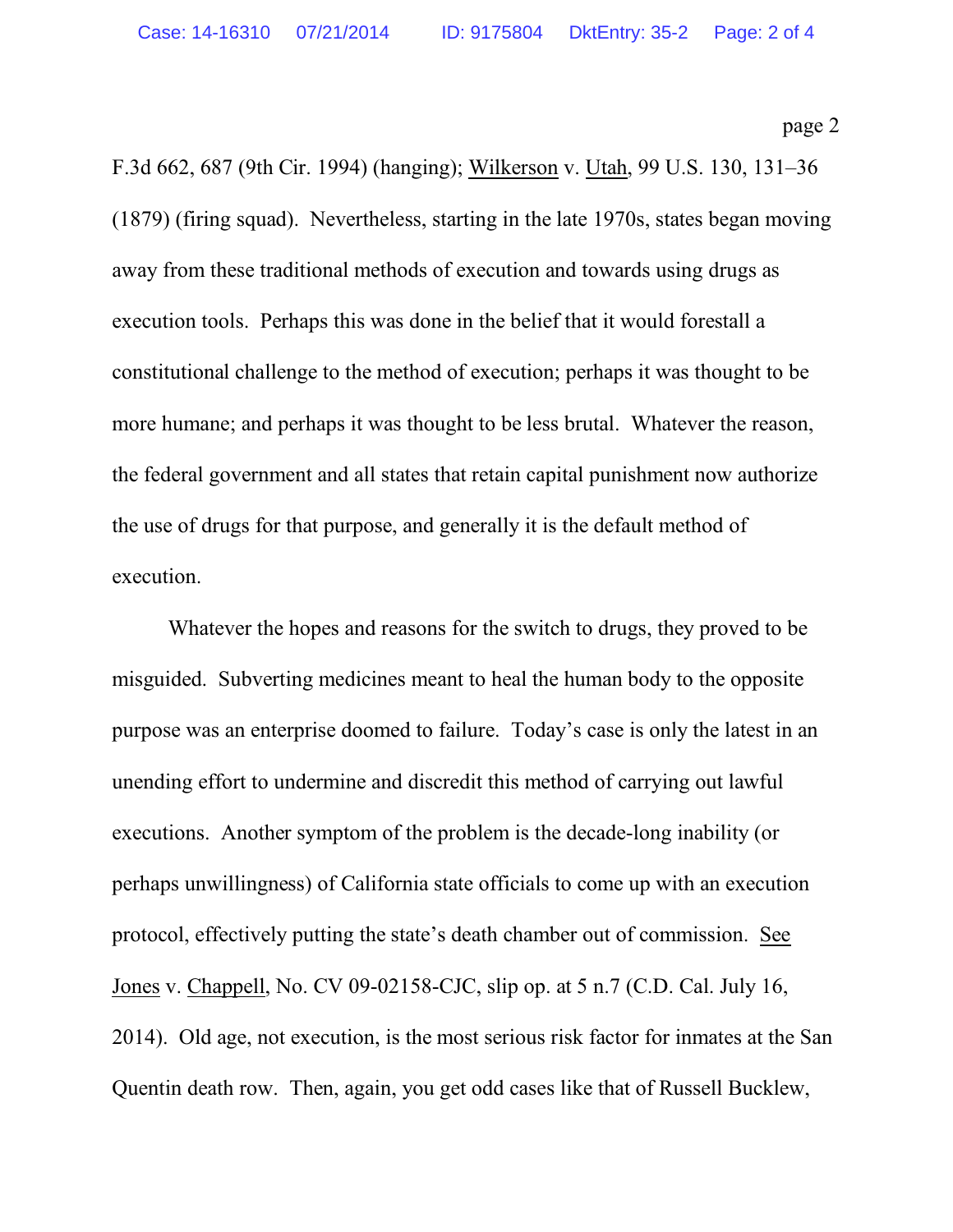who obtained a stay of execution on the ground that the drugs that would be used to kill him would cause a lingering, painful death. See Bucklew v. Lombardi, 134 S. Ct. 2333, 2333 (2014).

Whatever happens to Wood, the attacks will not stop and for a simple reason: The enterprise is flawed. Using drugs meant for individuals with medical needs to carry out executions is a misguided effort to mask the brutality of executions by making them look serene and peaceful—like something any one of us might experience in our final moments. See Callins v. Collins, 510 U.S. 1141, 1143 (1994) (Scalia, J., concurring in denial of certiorari) ("How enviable a quiet death by lethal injection . . . ."). But executions are, in fact, nothing like that. They are brutal, savage events, and nothing the state tries to do can mask that reality. Nor should it. If we as a society want to carry out executions, we should be willing to face the fact that the state is committing a horrendous brutality on our behalf.

If some states and the federal government wish to continue carrying out the death penalty, they must turn away from this misguided path and return to more primitive—and foolproof—methods of execution. The guillotine is probably best but seems inconsistent with our national ethos. And the electric chair, hanging and the gas chamber are each subject to occasional mishaps. The firing squad strikes

page 3